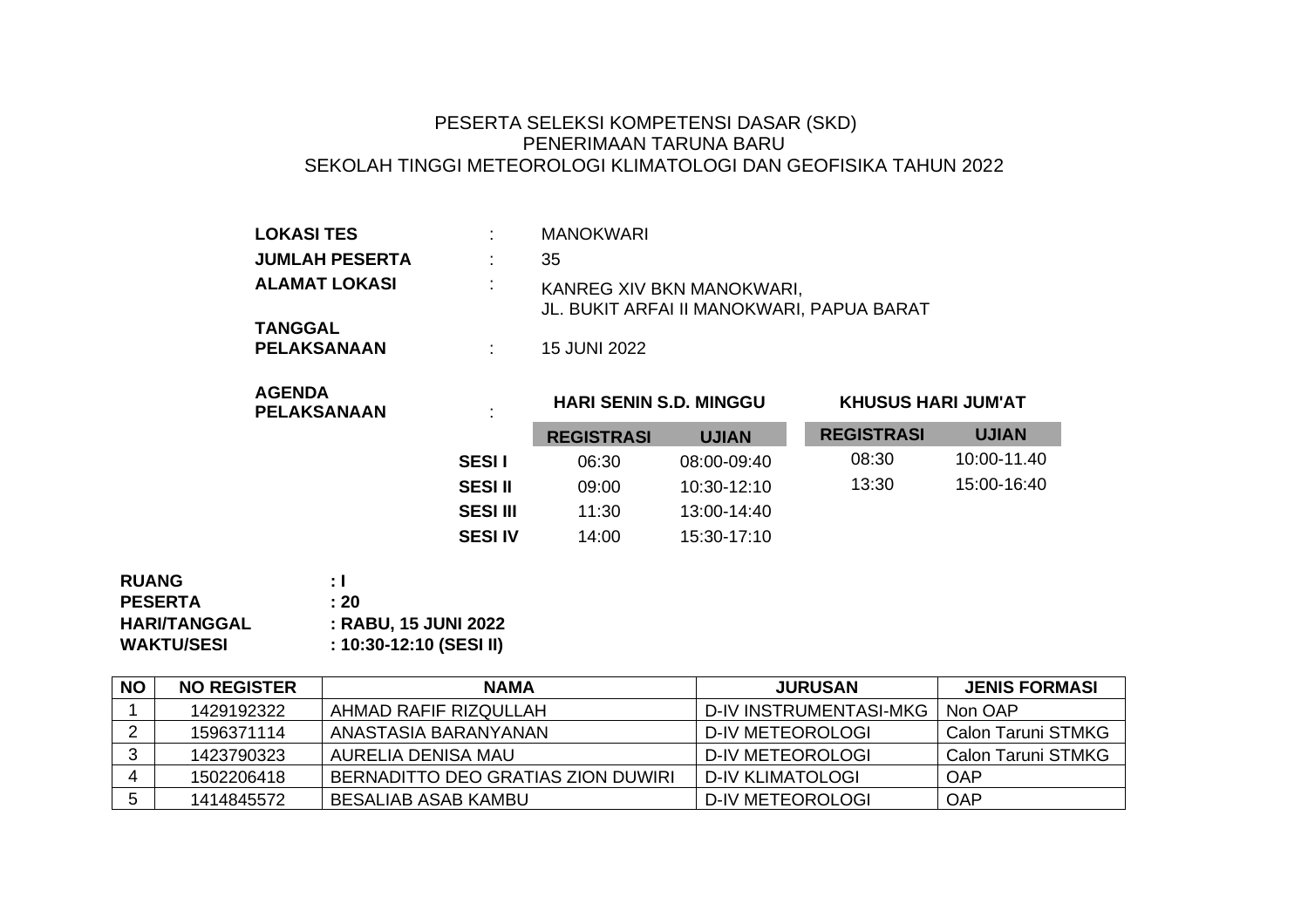| 6                | 2121365418 | DANICA SRIULAN PUAN MAHARANI  | <b>D-IV METEOROLOGI</b>       | Non OAP                   |
|------------------|------------|-------------------------------|-------------------------------|---------------------------|
|                  | 1786959974 | <b>DINDA RISKI FADLIKA</b>    | <b>D-IV METEOROLOGI</b>       | Non OAP                   |
| 8                | 1092338488 | EIFFEL HUBERTKYAN UMBOH       | <b>D-IV METEOROLOGI</b>       | Non OAP                   |
| 9                | 1458176728 | ERIS RAFLIAZKA THUFAIL        | <b>D-IV METEOROLOGI</b>       | Non OAP                   |
| 10 <sup>°</sup>  | 1238683489 | <b>ESTER RESA LINTONG</b>     | <b>D-IV KLIMATOLOGI</b>       | <b>Calon Taruni STMKG</b> |
| 11               | 1320808384 | FAHRI ARDIAN ADITYA           | <b>D-IV INSTRUMENTASI-MKG</b> | <b>Calon Taruna STMKG</b> |
| 12 <sub>2</sub>  | 2062459944 | FITRIA NURANI HAJAR           | <b>D-IV METEOROLOGI</b>       | Calon Taruni STMKG        |
| 13               | 1647113567 | <b>GEA ALFI ARMA PRATAMA</b>  | <b>D-IV METEOROLOGI</b>       | Non OAP                   |
| 14               | 1725746488 | <b>GRANT JOSHUA TAMBAHANI</b> | <b>D-IV GEOFISIKA</b>         | Non OAP                   |
| 15 <sub>15</sub> | 1684476778 | <b>JOHN PIETER SIRFEFA</b>    | <b>D-IV INSTRUMENTASI-MKG</b> | <b>OAP</b>                |
| 16               | 2028443589 | <b>KARINA RESTI ASTUTI</b>    | <b>D-IV METEOROLOGI</b>       | Non OAP                   |
| 17               | 2078912993 | <b>LUTFIAN YUDISTIRA</b>      | <b>D-IV KLIMATOLOGI</b>       | Non OAP                   |
| 18               | 1658840294 | <b>MARCHANDA MADI</b>         | <b>D-IV INSTRUMENTASI-MKG</b> | Calon Taruni STMKG        |
| 19               | 1884647473 | <b>MOH KHEMAL AMRU</b>        | <b>D-IV INSTRUMENTASI-MKG</b> | Non OAP                   |
| 20               | 2123271418 | MUHAMMAD ARVAN ISMARA         | <b>D-IV METEOROLOGI</b>       | Non OAP                   |

| <b>RUANG</b>        | : I                      |
|---------------------|--------------------------|
| <b>PESERTA</b>      | :15                      |
| <b>HARI/TANGGAL</b> | : RABU, 15 JUNI 2022     |
| <b>WAKTU/SESI</b>   | : 13:00-14:40 (SESI III) |

| <b>NO</b> | <b>NO REGISTER</b> | <b>NAMA</b>                    | <b>JURUSAN</b>                | <b>JENIS FORMASI</b>      |
|-----------|--------------------|--------------------------------|-------------------------------|---------------------------|
|           | 1939954367         | MUHAMMAD FAIZ RAIHAN IHWAN     | <b>D-IV INSTRUMENTASI-MKG</b> | Non OAP                   |
| 2         | 1403354729         | MUHAMMAD NUR RAHANTAN          | <b>D-IV INSTRUMENTASI-MKG</b> | <b>Calon Taruna STMKG</b> |
| 3         | 2135677539         | NATALIA CHANIA ESTER BARANSANO | <b>D-IV KLIMATOLOGI</b>       | <b>Calon Taruni STMKG</b> |
| 4         | 1632910858         | NATALIA ELISSABTH YAFLEAN      | <b>D-IV KLIMATOLOGI</b>       | <b>OAP</b>                |
| 5         | 1431556017         | <b>OLIVIA LIPTIAY</b>          | <b>D-IV METEOROLOGI</b>       | Non OAP                   |
| 6         | 2134157821         | PRIMA PANGGALO ALLOLINGGI      | <b>D-IV INSTRUMENTASI-MKG</b> | Non OAP                   |
|           | 2085122922         | <b>RENOL ARSON MALIBELA</b>    | <b>D-IV METEOROLOGI</b>       | OAP                       |
| 8         | 1415227095         | <b>REYNOLD ORIDEK IWANGGIN</b> | <b>D-IV METEOROLOGI</b>       | <b>OAP</b>                |
| 9         | 1080003134         | SANDRA FITRIA RAGA             | <b>D-IV INSTRUMENTASI-MKG</b> | <b>Calon Taruni STMKG</b> |